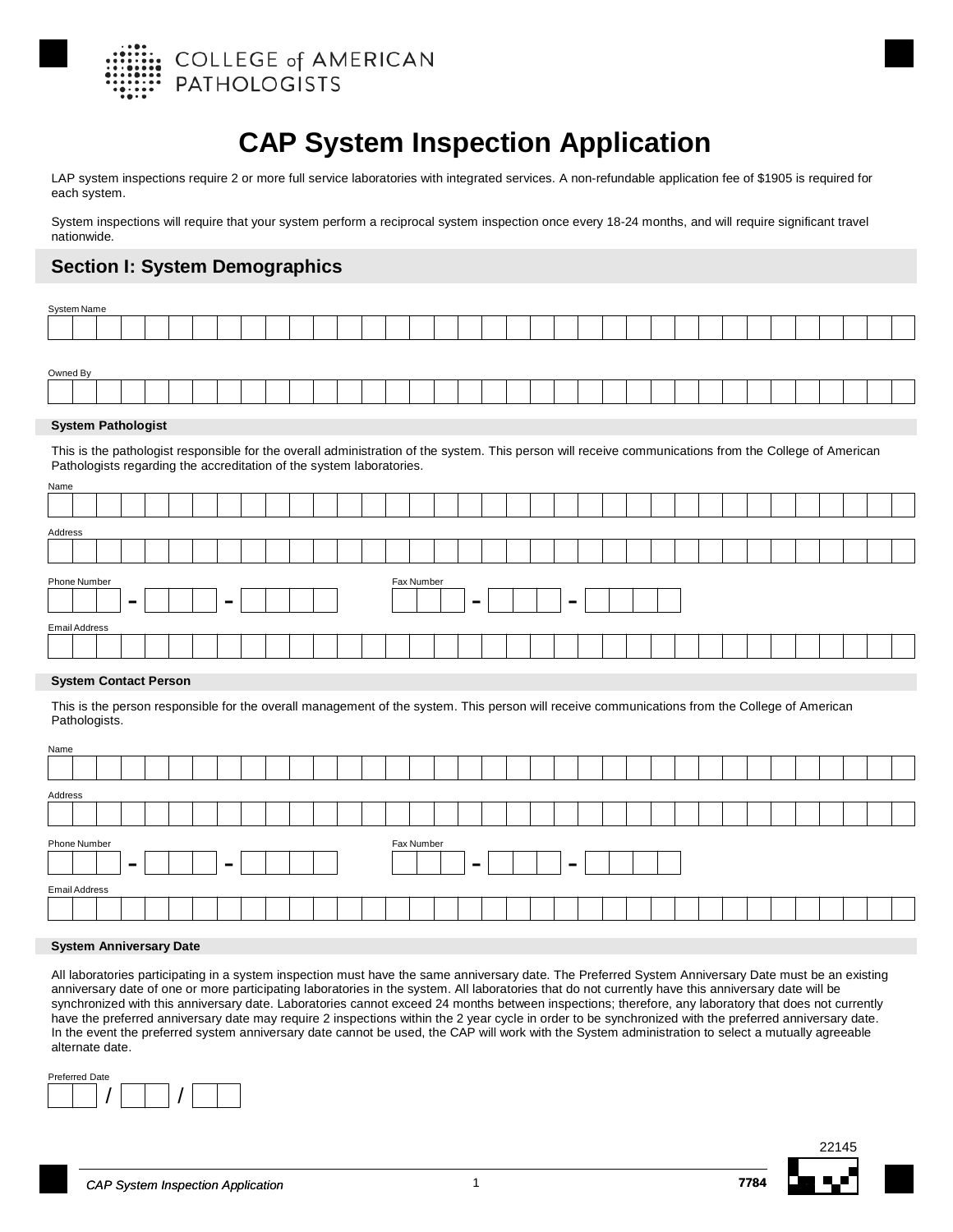## **Section II: Laboratories included in your System**

Section II of the System Inspection Application requests demographic information for each individual laboratory to be included in your system inspection. See definitions below for definitions of full service and limited service laboratories. You may copy page 3 of the System Inspection Application should you need additional pages to list all of your laboratories.

If you would like to include a laboratory in your System Inspection that is not currently accredited by the CAP, please write "Application Requested" on the line for the 'CAP Number' and complete and submit the Application Request Form. The Application Request Form and application fee must be submitted in order to include this laboratory(s) in your System Inspection.

The medical director for each laboratory must sign in the space provided. This signature acknowledges that the laboratory will be enrolled in the system inspection option and meet all terms of accreditation.

**Limited Service Laboratory:** Refers to laboratories that provide basic Chemistry, Hematology, Urinalysis, Immunology, and/or Immunohematology testing. Such laboratories would include most satellite, STAT, Blood Gas, outpatient clinic, and emergency service laboratories. Test menus are generally restricted to 10-20 commonly performed tests.

Full Service Laboratory: Refers to laboratories that provide more than basic testing, including moderate and high complexity methodologies.

| Lab Name                        |              |                   |  |  |       |
|---------------------------------|--------------|-------------------|--|--|-------|
|                                 |              |                   |  |  |       |
| Lab Address                     |              |                   |  |  |       |
|                                 |              |                   |  |  |       |
|                                 |              |                   |  |  |       |
| CAP Number                      |              |                   |  |  |       |
|                                 |              |                   |  |  |       |
| Lab Type (see above):           | Full Service | □ Limited Service |  |  |       |
| Lab Contact Person (name)       |              |                   |  |  |       |
|                                 |              |                   |  |  |       |
| Phone Number                    |              |                   |  |  |       |
| $\blacksquare$                  |              |                   |  |  |       |
| Email Address                   |              |                   |  |  |       |
|                                 |              |                   |  |  |       |
| Medical Director (name)         |              |                   |  |  |       |
|                                 |              |                   |  |  |       |
| Laboratory Director (Signature) |              |                   |  |  |       |
|                                 |              |                   |  |  |       |
|                                 |              |                   |  |  |       |
| Lab Name                        |              |                   |  |  |       |
|                                 |              |                   |  |  |       |
| Lab Address                     |              |                   |  |  |       |
|                                 |              |                   |  |  |       |
|                                 |              |                   |  |  |       |
|                                 |              |                   |  |  |       |
| CAP Number                      |              |                   |  |  |       |
|                                 |              |                   |  |  |       |
| Lab Type:                       | Full Service | □ Limited Service |  |  |       |
| Lab Contact Person (name)       |              |                   |  |  |       |
|                                 |              |                   |  |  |       |
| Phone Number                    |              |                   |  |  |       |
| $\blacksquare$                  |              |                   |  |  |       |
| Email Address                   |              |                   |  |  |       |
|                                 |              |                   |  |  |       |
| Medical Director (name)         |              |                   |  |  |       |
|                                 |              |                   |  |  |       |
|                                 |              |                   |  |  |       |
| Laboratory Director (Signature) |              |                   |  |  | 22145 |

▌▝▅▘▏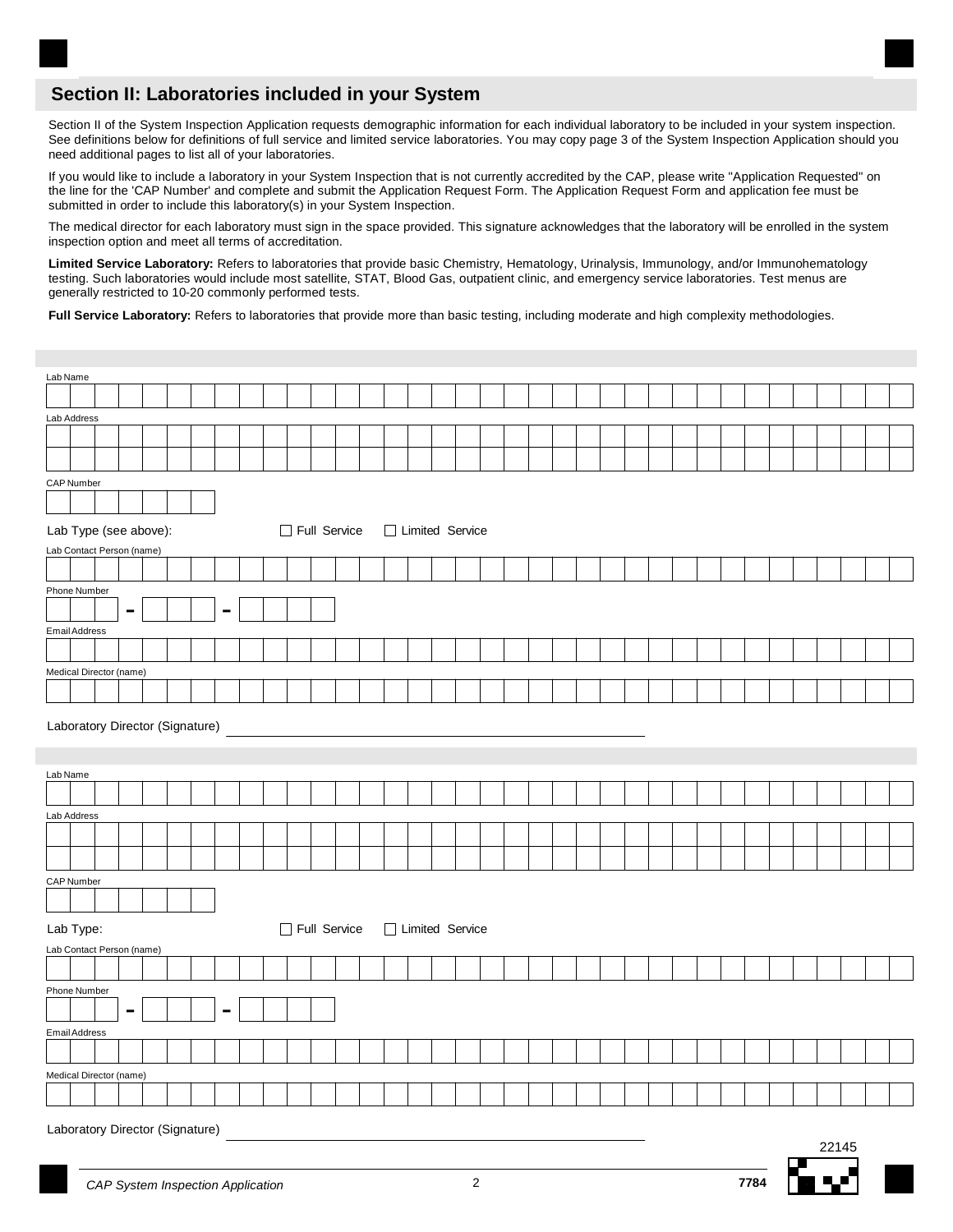# **Section II: Laboratories included in your System (cont'd)**

| Lab Name                                         |                     |                   |  |  |  |  |  |  |
|--------------------------------------------------|---------------------|-------------------|--|--|--|--|--|--|
|                                                  |                     |                   |  |  |  |  |  |  |
| Lab Address                                      |                     |                   |  |  |  |  |  |  |
|                                                  |                     |                   |  |  |  |  |  |  |
|                                                  |                     |                   |  |  |  |  |  |  |
| CAP Number                                       |                     |                   |  |  |  |  |  |  |
| Lab Type:                                        | Full Service        | □ Limited Service |  |  |  |  |  |  |
| Lab Contact Person (name)                        |                     |                   |  |  |  |  |  |  |
|                                                  |                     |                   |  |  |  |  |  |  |
| Phone Number<br>$\blacksquare$<br>$\blacksquare$ |                     |                   |  |  |  |  |  |  |
| Email Address                                    |                     |                   |  |  |  |  |  |  |
|                                                  |                     |                   |  |  |  |  |  |  |
| Medical Director (name)                          |                     |                   |  |  |  |  |  |  |
|                                                  |                     |                   |  |  |  |  |  |  |
| Lab Name                                         |                     |                   |  |  |  |  |  |  |
| Lab Address                                      |                     |                   |  |  |  |  |  |  |
|                                                  |                     |                   |  |  |  |  |  |  |
|                                                  |                     |                   |  |  |  |  |  |  |
| CAP Number                                       |                     |                   |  |  |  |  |  |  |
| Lab Type:                                        | $\Box$ Full Service | □ Limited Service |  |  |  |  |  |  |
| Lab Contact Person (name)                        |                     |                   |  |  |  |  |  |  |
| Phone Number                                     |                     |                   |  |  |  |  |  |  |
| $\blacksquare$<br>-                              |                     |                   |  |  |  |  |  |  |
| Email Address                                    |                     |                   |  |  |  |  |  |  |
|                                                  |                     |                   |  |  |  |  |  |  |
| Medical Director (name)                          |                     |                   |  |  |  |  |  |  |
|                                                  |                     |                   |  |  |  |  |  |  |
|                                                  |                     |                   |  |  |  |  |  |  |

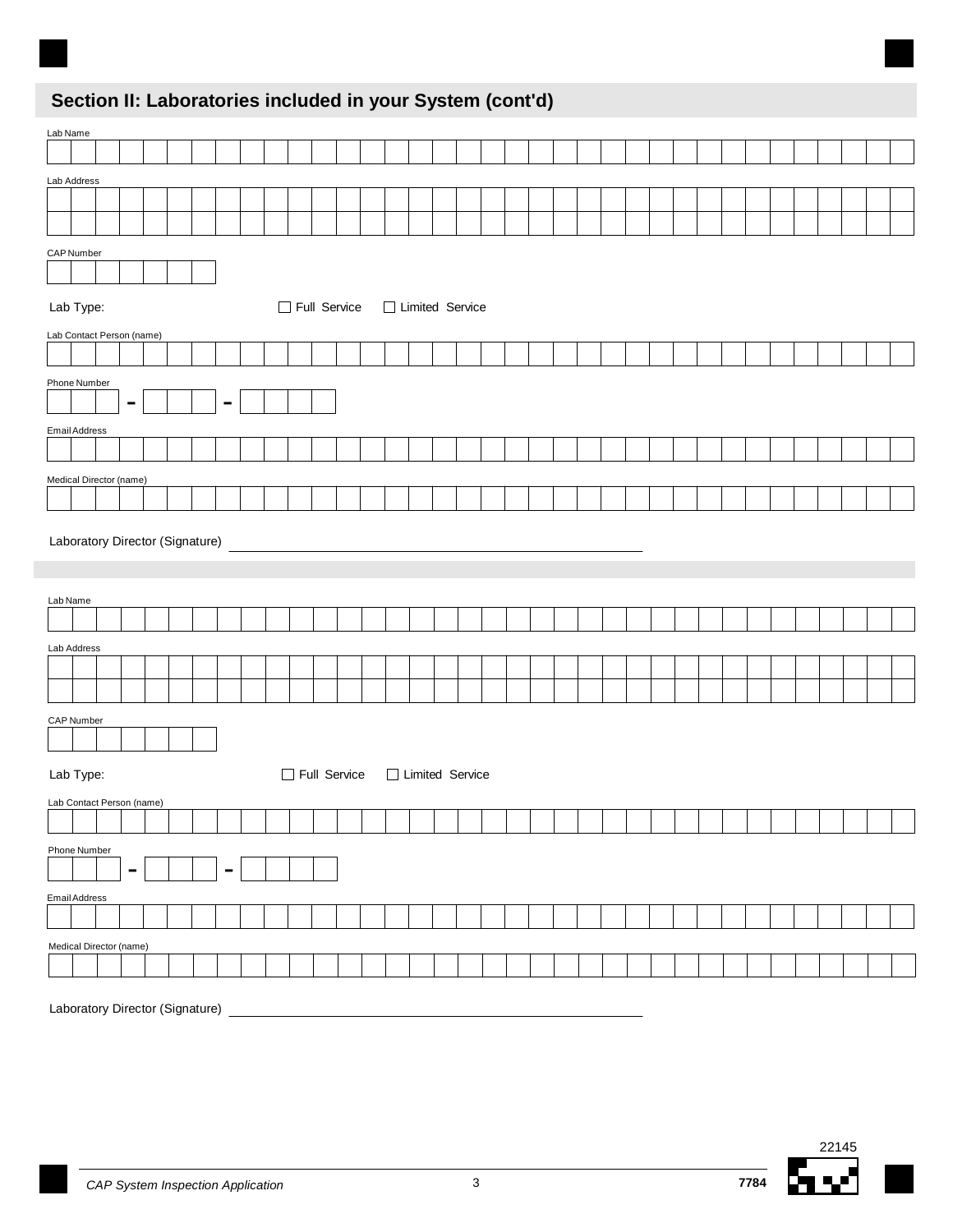**Only highly integrated systems are eligible to participate in a system inspection.** Interested system applicants must be fully integrated for at least 6 of the first 8 criteria indicated in the chart. The ninth criterion is a mandatory geographic requirement. "Fully Integrated" means that 100% of your system laboratories participate in a criterion. If your system is fully integrated, you should select "Yes." If you do not have 100% participation, then you should select "No." Please add explanatory comments in the space provided for all "No" answers.

A system is limited to all laboratories being geographically located within a 3 hour drive from a system identified central laboratory. Please provide the CAP number of this laboratory in the box indicated. See "Eligibility for System Inspections" section above if your system exceeds this geographic requirement. Laboratory groups that exceed the geographic requirement may submit multiple applications, so long as the laboratories contained in each application meet the geographic limitation.

**Identify the degree of integration of services for the following items by checking "Yes" if the service is applicable to every laboratory in your system. Check "No" if the service is applicable to only a portion of your laboratories. For every item checked "No," please comment on the extent of integration of that particular service for your system.**

|    |                                                                                                                                                      | Yes            | <b>No</b>                | <b>Comments</b>                                            |
|----|------------------------------------------------------------------------------------------------------------------------------------------------------|----------------|--------------------------|------------------------------------------------------------|
| 1. | Does the System operate with one set of<br>Administrative policies and procedures?                                                                   | H              | $\blacksquare$           |                                                            |
| 2. | Is there central management of all<br>laboratories?                                                                                                  | $\mathcal{L}$  | $\overline{\phantom{a}}$ |                                                            |
| 3. | Does the System perform competency<br>assessment at each site utilizing a System-wide<br>standardized program?                                       |                |                          |                                                            |
| 4. | Is there a System-wide quality improvement<br>plan?                                                                                                  | $\blacksquare$ | $\mathsf{I}$             |                                                            |
| 5. | Is there common management of the quality<br>control program?                                                                                        | $\mathcal{L}$  | $\blacksquare$           |                                                            |
| 6. | Does the System have a common approach to<br>the management of patient information (i.e.,<br>common or shared LIS, shared data<br>repository, etc.?) | n l            | $\mathsf{I}$             |                                                            |
| 7. | Do the laboratories share a safety program?                                                                                                          | H              | П                        |                                                            |
| 8. | Do physicians and clients use the same<br>specimen collection manual?                                                                                |                |                          |                                                            |
| 9. | Are all labs within a 3 hour drive from a<br>system designated centrally located lab?                                                                |                |                          | Enter the CAP#<br>CAP#<br>of the centrally<br>located lab: |



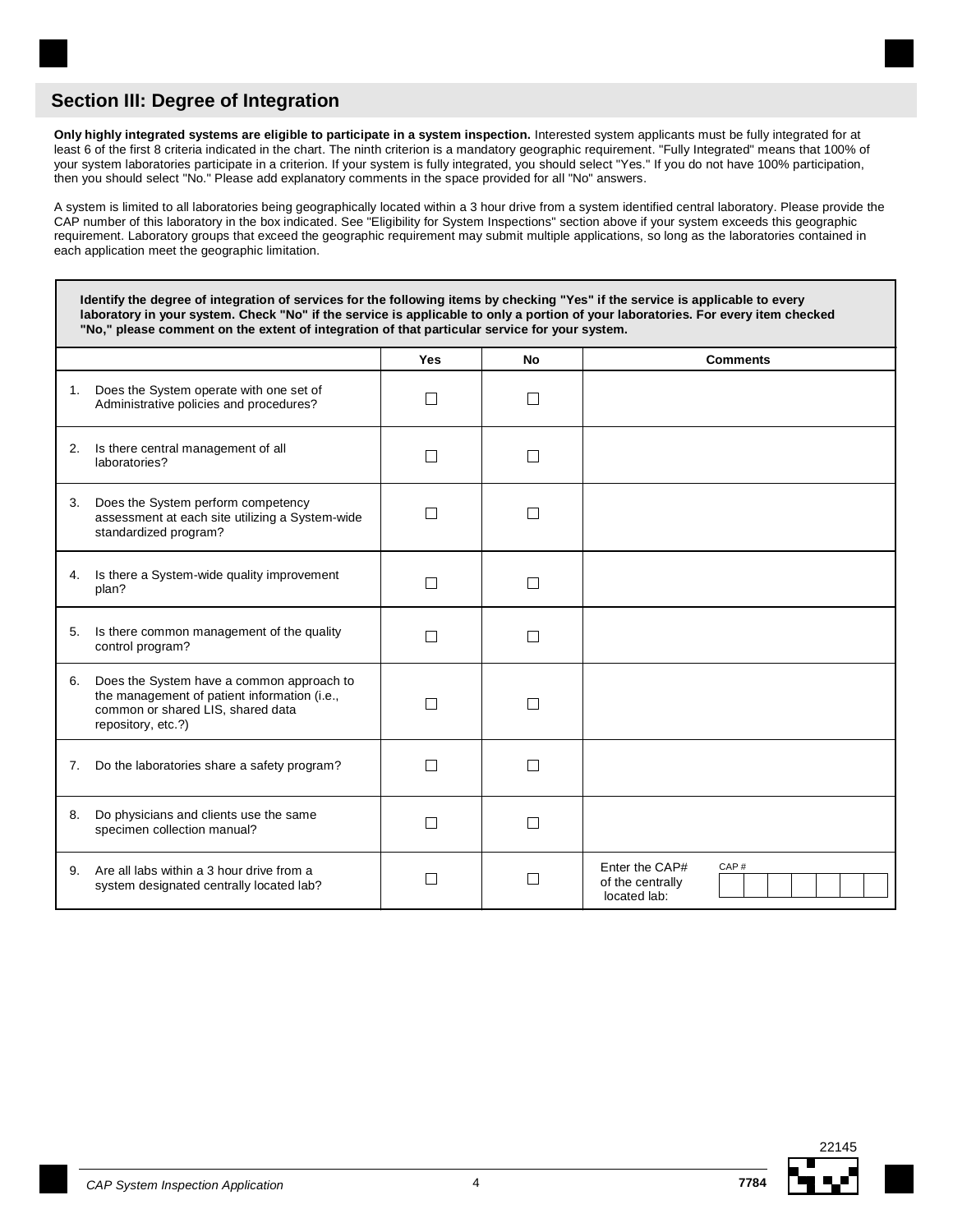## **Section IV: Systems Pre-inspection Information Form**

Please complete the following information as it pertains to your laboratories.

System Name

| <b>System Specifics</b>                                           |  |  |
|-------------------------------------------------------------------|--|--|
| ANP-full service - Number of sites                                |  |  |
| ANP-frozen sections and/or interpretations only - Number of sites |  |  |
| Laboratory Information System Name                                |  |  |

|                                                                                                              | Yes     | No      | <b>Additional Notes</b> |
|--------------------------------------------------------------------------------------------------------------|---------|---------|-------------------------|
| Is your LIS on-site?<br>1.                                                                                   | $\Box$  | $\Box$  | Location                |
| 2. Are your computer records centrally located?                                                              | $\perp$ | П       |                         |
| Do you use auto-verification?<br>3.                                                                          | $\perp$ | $\perp$ | If yes, which location  |
| Is documentation of interface/calculation<br>4.<br>checks centrally located?                                 | $\Box$  | П       | If yes, which location  |
| Are personnel files centrally located?<br>5.                                                                 | $\Box$  | $\Box$  | If yes, which location  |
| Are competency/training files centrally<br>6.<br>located?                                                    | $\Box$  | П       | If yes, which location  |
| Note: The system must perform competency<br>assessment at each site.                                         |         |         |                         |
| Is proficiency testing administration centrally<br>7.<br>located?                                            | П       | $\Box$  | If yes, which location  |
| Is there a System-wide QC program?<br>8.                                                                     | $\Box$  | $\Box$  |                         |
| 9. Are there common/standardized SOPs?                                                                       | $\Box$  | $\Box$  |                         |
| 10. Do you have common instrument/platforms?                                                                 | $\Box$  | $\Box$  |                         |
| 11. Are Policies/Procedures available online?                                                                | $\Box$  | П       |                         |
| 12. In the past 2 years, have you implemented any<br>new instrumentation/computer systems/new<br>tests/kits? | $\Box$  | П       | List                    |



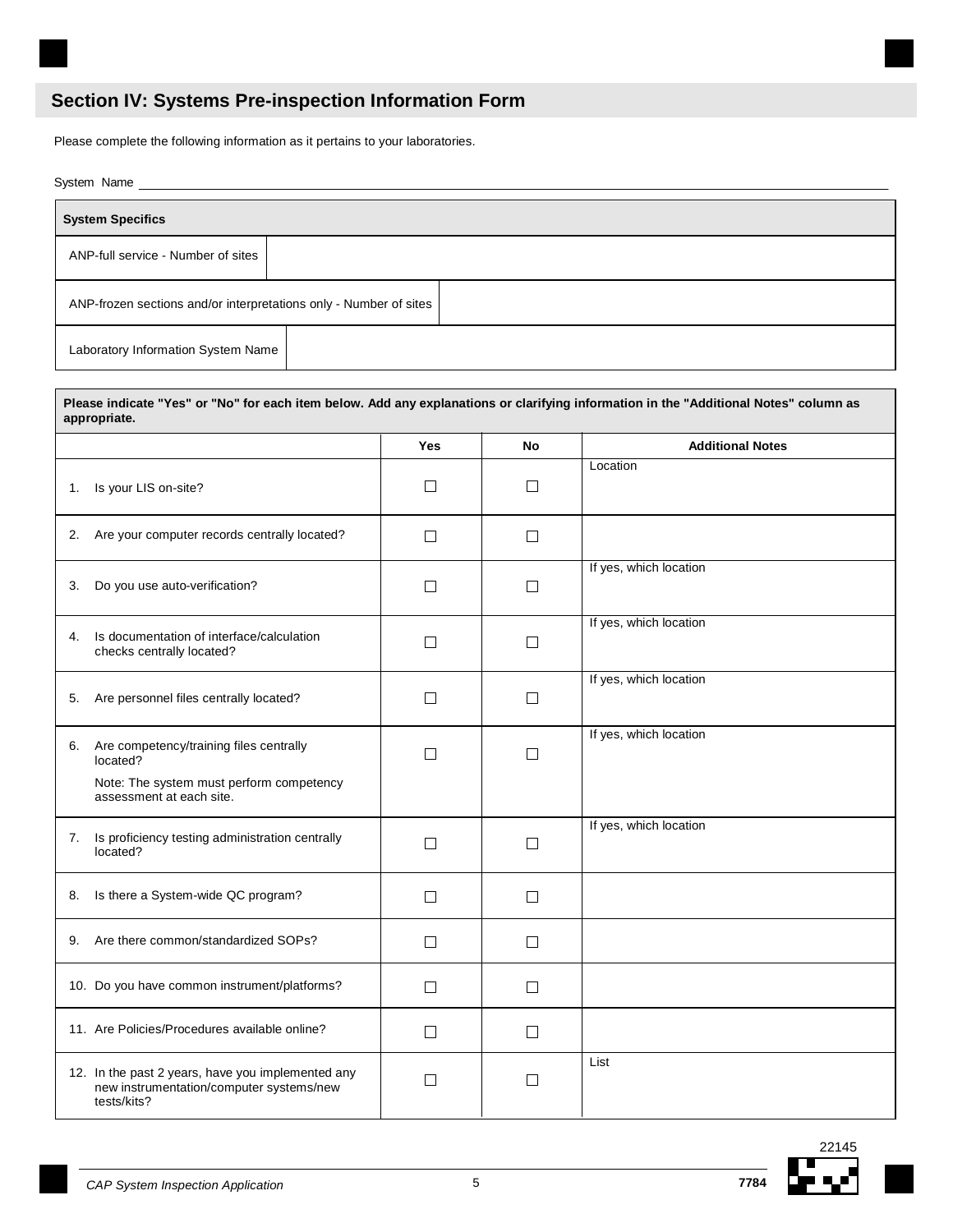# **Section IV: Systems Pre-inspection Information Form (cont'd)**

| Please indicate "Yes" or "No" for each item below. Add any explanations or clarifying information in the "Additional Notes" column as<br>appropriate. |            |           |                         |
|-------------------------------------------------------------------------------------------------------------------------------------------------------|------------|-----------|-------------------------|
|                                                                                                                                                       | <b>Yes</b> | <b>No</b> | <b>Additional Notes</b> |
| Are your Pathologists part of a Pathology group?<br>1.                                                                                                |            | ⊔         | Number of Path groups   |
| Are your Pathologists contracted?<br>2.                                                                                                               | $\Box$     | $\Box$    |                         |
| Do Pathology Assistants perform grossing?<br>3.                                                                                                       | $\Box$     | $\Box$    |                         |
| Is your Point-of-Care Testing program centrally<br>1.<br>administered?                                                                                | $\Box$     | $\Box$    |                         |
| Point-of-Care Testing/Respiratory Personnel<br>2.<br>files location                                                                                   |            |           |                         |
| Do you perform arterial blood gas (ABG)<br>3.<br>analysis in the lab?                                                                                 | П          | $\Box$    |                         |
| Do you perform ABG in the Respiratory<br>4.<br>Therapy department?                                                                                    | $\Box$     | $\Box$    |                         |
| Do you perform ABG as Point-of-Care testing?<br>5.                                                                                                    | П          | $\Box$    |                         |
| Do you offer Direct-to-Consumer testing?<br>6.                                                                                                        | $\Box$     | $\Box$    |                         |
| Do you offer physician performed testing (PPT)?<br>7.                                                                                                 | П          | $\Box$    |                         |
| <b>Team Building Suggestions</b>                                                                                                                      |            |           | Response                |
| In your opinion, how many inspectors are needed to inspect your<br>system?                                                                            |            |           |                         |
| In your opinion, how many days should your system inspection span?                                                                                    |            |           |                         |
| Would your laboratory personnel be available to transport inspectors<br>between sites, if necessary?                                                  |            |           |                         |
| Are there regularly scheduled events in your area such as graduations or<br>festivals that may impact hotel bookings/travel?                          |            |           |                         |
| Where will the summation be conducted?                                                                                                                |            |           |                         |
| Global Summation format preference? (PowerPoint, verbal, none)                                                                                        |            |           |                         |
| Is audio/visual, laptop/teleconference equipment available for a<br>PowerPoint presentation?                                                          |            |           |                         |
| <b>Additional Comments</b>                                                                                                                            |            |           |                         |
|                                                                                                                                                       |            |           |                         |
|                                                                                                                                                       |            |           |                         |
|                                                                                                                                                       |            |           |                         |

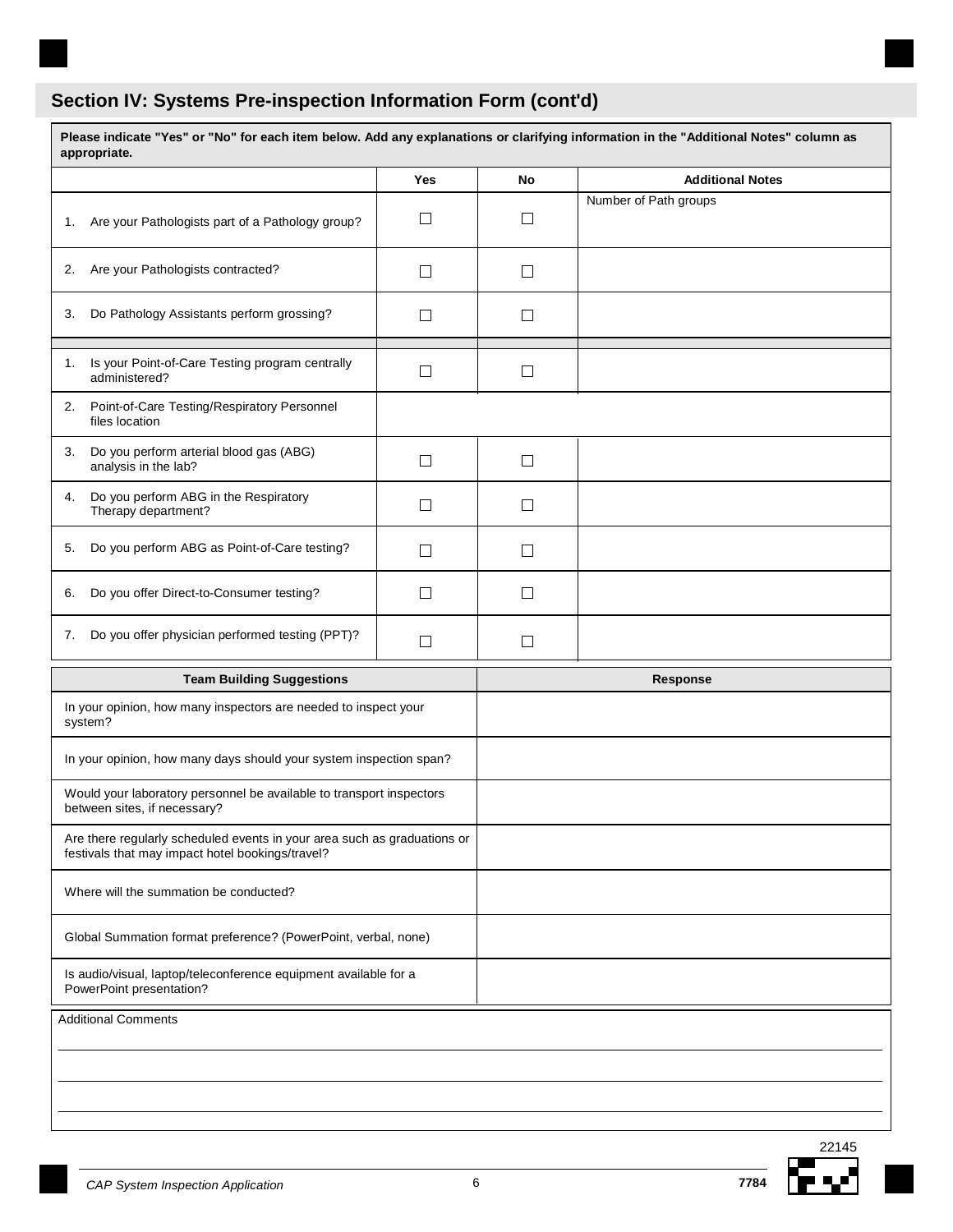## **Section V: Payment Information**

| Check                                                                                                                  | Check Number (Make check payable to College of American Pathologists) |                                            | Payment Total (\$1905 Application fee)<br>\$                                                  |
|------------------------------------------------------------------------------------------------------------------------|-----------------------------------------------------------------------|--------------------------------------------|-----------------------------------------------------------------------------------------------|
| Purchase Order                                                                                                         | Purchase Order Number<br>Terms are net 30.                            |                                            | For CAP Office Use Only (LAP6100)                                                             |
| AMEX<br>$\left(\right)$<br><b>VISA</b><br>O<br>MasterCard<br>O<br>Print Cardholder's<br>Name $\boxed{\mathbf{\Sigma}}$ | <b>Card Number</b><br><b>Expiration Date</b>                          | Cardholder's<br>Signature $\boxed{\times}$ | $\bigcirc$ TEN<br>$\bigcirc$ NOPO<br>$\bigcirc$ TEF<br>$\bigcirc$ CT<br>◯ MO/OP (See order #) |
| <b>Billing Information</b>                                                                                             |                                                                       |                                            | Other<br>$\bigcirc$<br><b>MD</b><br>$\bigcirc$                                                |
| <b>Billing Contact (First Name)</b>                                                                                    |                                                                       | <b>Billing Contact (Last Name)</b>         |                                                                                               |
| <b>Billing Contact E-mail</b>                                                                                          |                                                                       |                                            | $\bigcirc$ DO<br>$\bigcirc$ PhD                                                               |
| International Use Only<br>Institution Name (Please Print)                                                              | <b>Billing Phone (Required)</b>                                       | Extension                                  | <b>Billing Fax</b>                                                                            |
| <b>Street Address</b>                                                                                                  |                                                                       |                                            |                                                                                               |

**To avoid delay, you MUST INCLUDE ONE of the following methods of payment (payable in US dollars).**

City State Zip Code (2009) 2012 12:00 2012 12:00 2012 12:00 2012 12:00 2012 12:00 2012 12:00 2012 12:00 2012 1



Province (Use abbreviation) Country

-